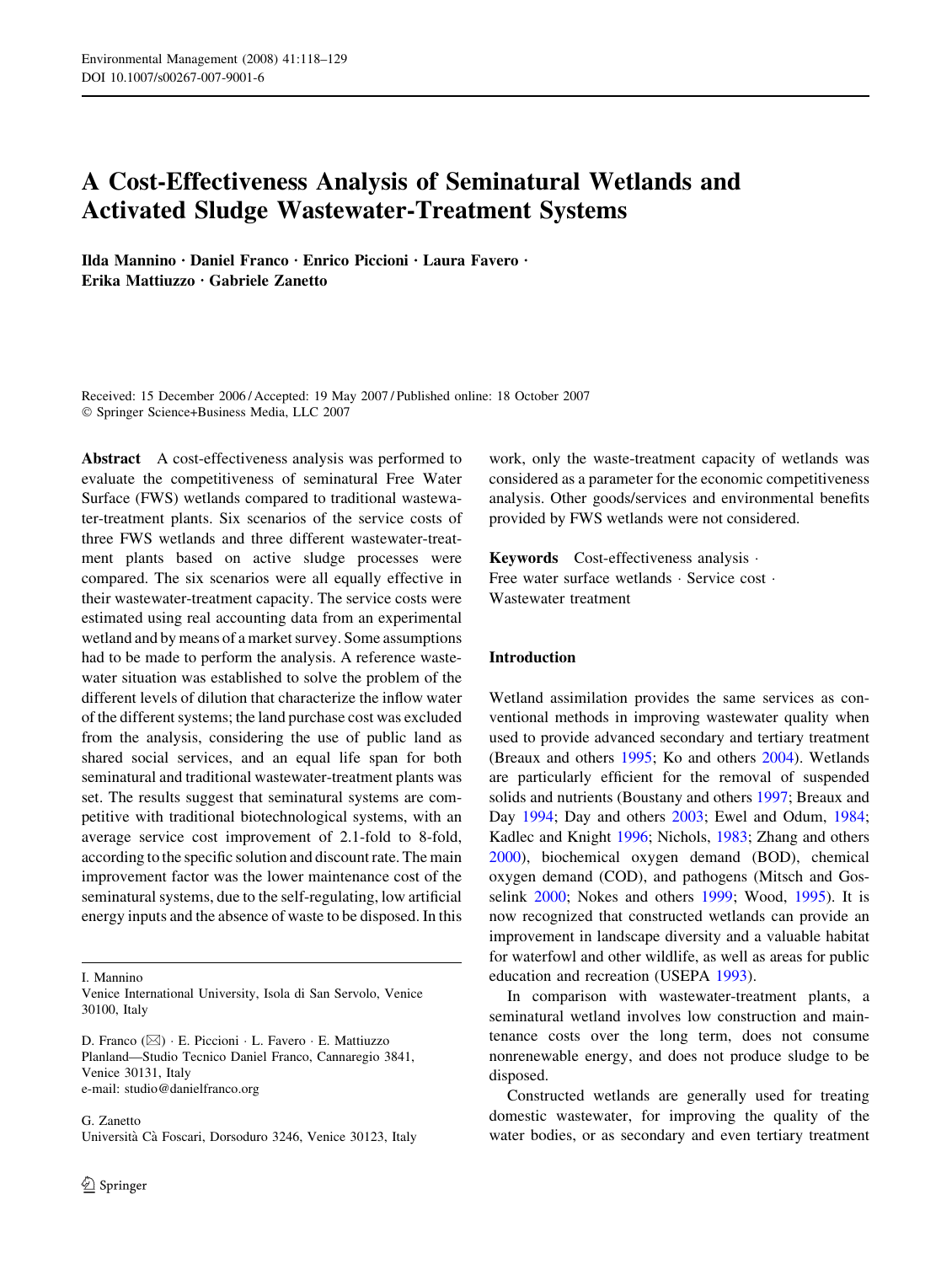(Avsar and others [2007](#page-9-0)). On the other hand, traditional wastewater-treatment systems are designed to treat highly concentrated wastewaters: they remove pollutants from concentrated wastewater more efficiently than wetland systems.

For some kinds of wastewater (e.g., diluted waters), natural systems are as effective as traditional wastewatertreatment plants in terms of depuration, but with a lower environmental impact. For example, Italian government legislation suggests the use of wetland systems to treat wastewater for urban agglomerates with less than 2000 inhabitants (e.g., D.L.vo n. 152 [1999\)](#page-10-0).

Traditional plants, like all other industrial plants, consume energy and produce waste (Breaux and others [1995](#page-10-0); Mitsch and Gosselink [2000](#page-10-0); Viessman and Hammer [1998](#page-10-0); Tchobanoglous and Burton [1991](#page-10-0)). Natural systems can therefore represent a virtually expense-free alternative to other technological wastewater-treatment processes (Breaux and others [1995](#page-10-0); Cardoch and others [2000;](#page-10-0) Ko and others [2004;](#page-10-0) Steer and others [2003](#page-10-0)).

A monetary comparison of different kinds of plant is rarely made, despite the fact that minimization of costs is often indicated by government legislation as a priority (D.L.vo n. 152 [2006](#page-10-0)).

The aim of this work was to compare the economic benefit of a phytodepuration system [Free Water Surface (FWS) wetland] with that of traditional wastewater-treatment plants, for wastewater that can be treated in both these kinds of system. The economic benefit was assessed on the basis of surface wastewater-treatment functions for the purposes of this study. The assessment was performed with a cost-effectiveness analysis.

#### Materials and Methods

Monetary or nonmonetary methods can be used to perform a comparison of different technologies. These methods assign a preference ranking based on qualitative parameters and a ''social'' weight for some judgment criteria. Monetary methods refer to the cost–benefit analyses, where benefits are the goods/services produced (or saved) and costs are the goods/services consumed in development of the project.

When there are difficulties in assigning a monetary value to the benefits, a cost- effectiveness analysis can be used (Anderson [1998](#page-9-0); Gudger and Barker [1993;](#page-10-0) Hanley and Spash [1993](#page-10-0); Heinzerling and Ackerman [2002](#page-10-0); Pearce et al. [2006](#page-10-0); Wheeler [1998](#page-10-0); Willan and Briggs [2006](#page-11-0)). Based on defining the threshold effectiveness value, the costeffectiveness analysis estimates the costs needed to reach it, and the benefit is maximised when the fixed goal is reached at the minimum cost.

Surface water and wastewater treatment is a benefit that is normally described in quantitative or chemical terms. In this case, the cost necessary to reach a threshold of (depuration) effectiveness was considered to obtain an economic benefit evaluation. This cost was estimated as the "service cost," defined as the total cost charged by a plant over a certain period relative to the service offered to the taxpayer or customer.

The economic and efficiency data for the seminatural FWS treatment wetlands were obtained by a 3-year monitoring of a real experimental plant.

#### The Experimental Treatment Wetland

The Canale Nuovissimo Ramo Abbandonato phytodepuration system is an experimental FWS wetland defined as seminatural, designed and built to minimize the input of exogenous matter and to minimize the time lag of the wet ecosystem's stabilization to a self-regulating and steady state. It was constructed in the Venice Lagoon watershed (Italy) to verify the efficiency of these systems in the treatment of water entering the lagoon.

The water entering the system comes from a reclaimed agricultural channel and is characterized by non-pointsource agricultural and urban pollution. The system is brackish because of the influence of the Venice Lagoon. The wetland was created in a reclaimed lowland delta, currently below sea level, using an abandoned channel. There are no differences in hydraulic head across the wetland; therefore, pumps are used to circulate surface water through the wetland. The wetland is 50 m wide and 4.14 km long with a mean depth of 80 cm and was divided into three subsystems of differing morphology and vegetation. The first ecosystem is a meandering riparian swamp ecosystem dominated by hydrophytic trees and shrubs. The second ecosystem is a wet riparian ecosystem. The channel is linear, and one-third of the area of emergent plants consisted of trees and shrubs, whereas the remaining area is covered by marsh vegetation. Finally, the third ecosystem is a marsh ecosystem, with shrubs and trees playing an ancillary role (slope protection, habitat). Vegetation for restoring the three ecosystems was chosen in agreement with the phytosociological classification of the transitional zone between the mainland and the Venice Lagoon. Construction of the first and part of the second ecosystems required extensive modification of the original conditions, which was achieved by adding agricultural soil to the previous channel banks.

The design (1999–2001), construction (2002), and monitoring (ongoing) of the experimental system were funded by the Ministry of Infrastructures–Venice Water Authority through its concessionary, Consorzio Venezia Nuova.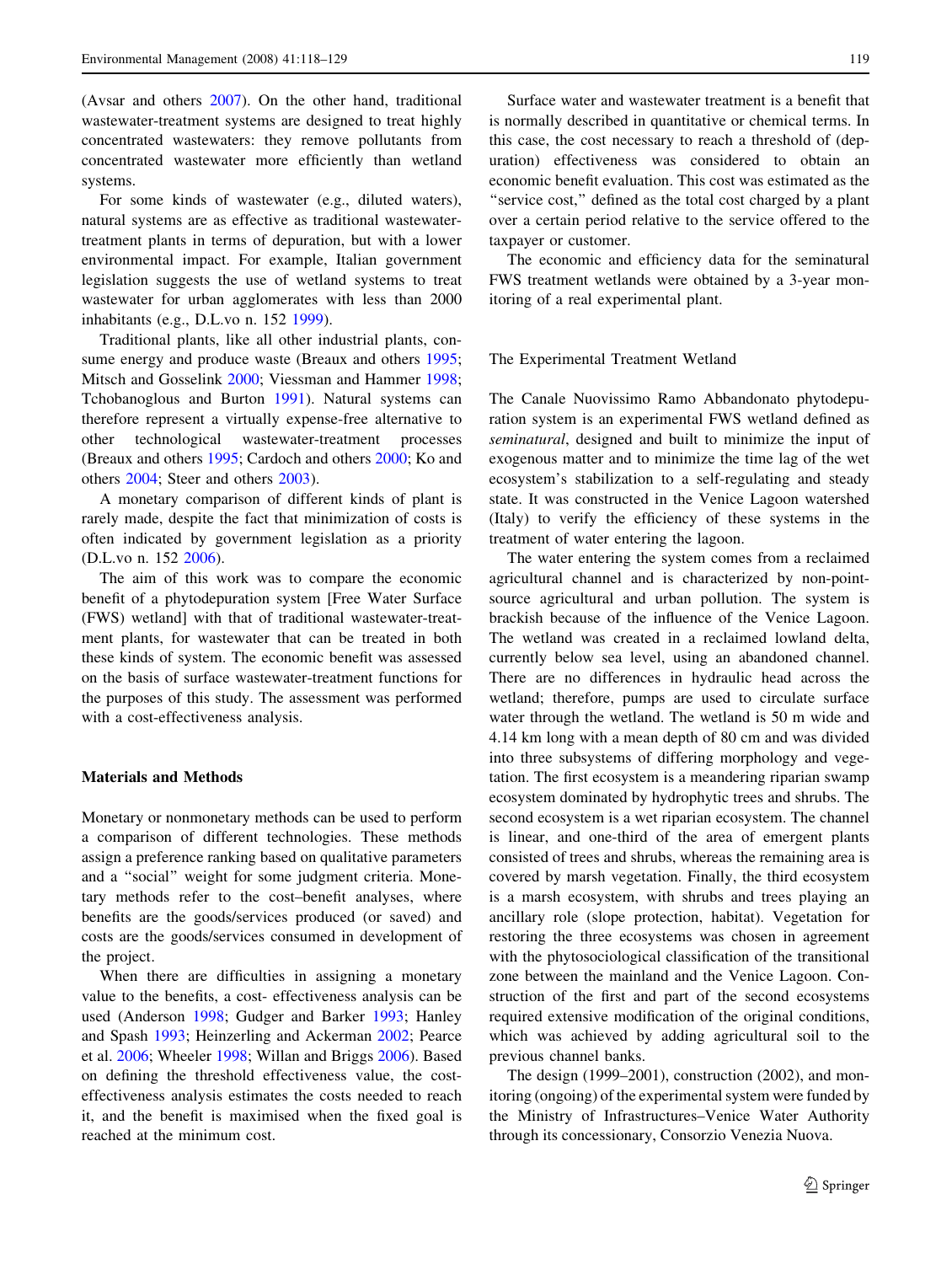| darry imputs of the principal politicality of the experimental wettand |                  |         |                   |         |         |       |        |  |
|------------------------------------------------------------------------|------------------|---------|-------------------|---------|---------|-------|--------|--|
|                                                                        | Suspended solids | Total P | N-NH <sub>4</sub> | $N-NO3$ | Total N | BOD   | COD    |  |
| % Abatement (kg removed on input kg)                                   | 57.09            | 43.82   | 71.7              | 86.28   | 59.35   | 12.04 | 39.53  |  |
| Daily input $(g/day)$                                                  | 484              | 49      | 4.167             | 120     | 8.604   | 7.568 | 31,385 |  |

<span id="page-2-0"></span>Table 1 Percent abatement of the pollutant (kg removed on input kg) during the steady-state regime (April 14, 2004 to April 15,2005), and the daily inputs of the principal pollutants of the experimental wetland

#### Finding the Depuration Effectiveness Threshold

A step procedure was followed to set the depuration effectiveness threshold.

## Finding the Reference Parameters for the Effectiveness **Threshold**

The period to set the abatement rate of the experimental system (Table 1) was chosen on an annual basis, hence the restored wetland approximated to a steady state after the first stabilization period (Anderson and others [2005;](#page-9-0) Kadlec and Knight [1996](#page-10-0);). The reduction in the pollutant loading rate was comparable with data in the literature regarding secondary wastewater-treatment wetlands (e.g., Breaux and others [1995\)](#page-10-0). A further period was not undertaken because it would not have been concluded during this research. Moreover, further results confirmed the abatement rate.

The components of a traditional wastewater-treatment system were determined starting from the inflow sewage characteristics defined quantitatively, as per capita water supply and the number of Equivalent Inhabitants  $(EI)$ , and qualitatively, as the daily load of pollutants. In this case, with the wetland inflow and outflow rates being equal (gauged during monitoring), the EI number (12,975) was deduced from the mean daily flow rate of the experimental wetland  $(2595 \text{ m}^3/\text{day})$ .

# Finding the Reference Wastewater for the Effectiveness **Threshold**

Sewage with the same EI was set from the mean daily flow rate of the experimental wetland. Sewage likely to be treated by a hypothetical wastewater disposal plant (fed by point and not a diffused pollution source) should be characterized by input concentrations higher than those of the experimental wetland inflow (Table 1).

Table 2 Estimation of the reference wastewater characteristics based on Equation 1

| Pollutant $(i)$   | $A_i$ (mg/L) | $B_i$ (%) | $C_i$ (mg/L) |  |
|-------------------|--------------|-----------|--------------|--|
| Suspended solids  | $\leq 80$    | 57.09     | 186.00       |  |
| Total P           | $\leq 10$    | 43.82     | 3.57         |  |
| N-NH <sub>4</sub> | $\leq$ 15    | 71.70     | 53.60        |  |
| $N-NO3$           | $\leq 20$    | 86.28     | 143.00       |  |
| <b>BOD</b>        | $\leq 40$    | 12.04     | 45.45        |  |
| <b>COD</b>        | $\leq 160$   | 39.53     | 266.67       |  |

 $A_i$  = Surface water spillage limits (Italian law, DLgs 152/99);  $B_i$ = abatement effectiveness (experimental FWS wetland);  $C_i$  = input concentration (hypothetical wastewater)

To remedy difficulties in comparison with the literature, due to the dilution of the reclaimed waters treated by the experimental wetlands, a hypothetical reference wastewater value was set by making some assumptions. The reference wastewater was obtained by using the input loads of the annual abatement rate of the experimental wetland, taking account of the law enforcement limits for surface water spillage (Table 2), by means of

$$
C_i - (B_i \times C_i) = A_i \tag{1}
$$

where  $C_i$  is the concentration of the i pollutant in the hypothetical wastewater to be treated,  $B_i$  is the wetland abatement rate of the  $i$  pollutant, and  $A_i$  is the law limit concentration for spillage of the i pollutant in the surface waters. The loading abatement percentage was used to calculate the reference concentration because a constant was set for the wetland flow rate.

The implicit assumption of Equation 1 took into account that the abatement processes follow a first-order kinetics in the presence of concentrations equal to or higher than that set as the threshold. These assumptions were admissible because in the treatment wetlands, the abatement percentage tends to increase with input concentration, following first-order kinetics (Kadlec and Knight [1996;](#page-10-0) Rousseau and others [2004](#page-10-0)), and this behavior was also ascertained for the experimental wetland.

For these reasons, the input concentrations of the reference wastewater, higher than those registered for the experimental wetland, should be abated in an equivalent or better way in treatment wetlands than the monitored one.

<sup>&</sup>lt;sup>1</sup> The Equivalent Inhabitant is used as one of the parameters for the organic load of waste water and is equal to an Oxygen Chemical Demand of 130 g day<sup>-1</sup> or a discharge volume of 200 l day<sup>-1</sup>, whichever as higher (Art. 4, c.1, L.R.T. n. 5/86).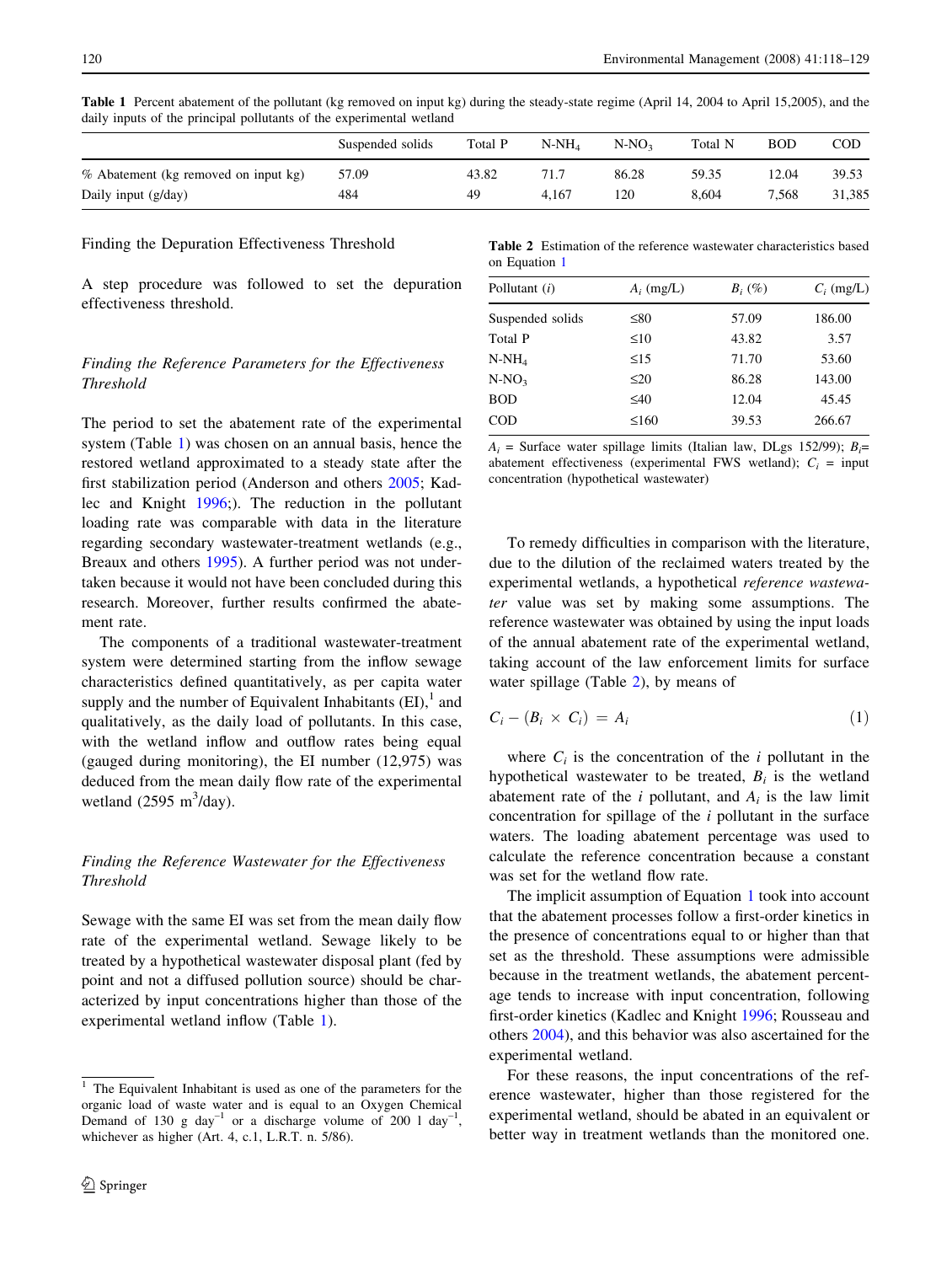Table 3 Literature data for the input pollutant concentration and abatement rates compared to the experimental FWS wetland and to the hypothetical reference wastewater

| Reference                      | Concentration in (mg/l) | Concentration out (mg/l) | % abatement    | <b>Notes</b>                   |
|--------------------------------|-------------------------|--------------------------|----------------|--------------------------------|
| <b>Total P</b>                 |                         |                          |                |                                |
| Braskerud 2005a, 2005 b        | < 2,15                  |                          |                | First-order kinetics described |
| Kadlec and Knight 1996         | 3.78                    |                          | 57             | First-order kinetics described |
| Knowlton and others 2002       | 2.1                     | 2                        | $\overline{4}$ |                                |
| <b>USEPA 2001</b>              | 28.4                    | 6.8                      | 76.1           |                                |
|                                | 25.3                    | 10.8                     | 57             |                                |
|                                | 33                      | 17                       | 48             |                                |
| <b>ITRC 2003</b>               | 4                       |                          | 48             |                                |
| <b>Suspended solids</b>        |                         |                          |                |                                |
| <b>USEPA 2001</b>              | 135.7                   | 15.5                     | 88.6           |                                |
|                                | 483.4                   | 113.2                    | 77             |                                |
|                                | 1596                    | 48                       | 97             |                                |
|                                | 542                     | 142                      | 74             |                                |
| Nyakang'o and Van Bruggen 1999 | 200-600                 | 70                       | 85             |                                |
| <b>BOD-COD</b>                 |                         |                          |                |                                |
| Dass 2004                      | $50 - 200$              |                          | $80 - 95$      | <b>BOD</b> and COD             |
| <b>ITRC 2003</b>               | $20 - 100$              |                          | $67 - 80$      | <b>BOD</b>                     |
| Nyakang'o and Van Bruggen 1999 | 500-750                 | 20                       | 98             | <b>BOD</b>                     |
|                                | 800-1000                | 20                       | 96             | COD                            |
| $N-NH_4$                       |                         |                          |                |                                |
| Kadlec and Knight 1996         | $<$ 20                  |                          | 54             |                                |
| <b>USEPA 2001</b>              | 55.6                    | 8.6                      | 84.5           |                                |
|                                | 199.4                   | 99.8                     | 50             |                                |
|                                | 12                      | 2.4                      | 80             |                                |
|                                | 126                     | 65                       | 48             |                                |
| <b>ITRC 2003</b>               | 230                     |                          | 91             |                                |
| Nyakang'o and Van Bruggen 1999 | $60 - 80$               | $10\,$                   | 90             |                                |
| $N-NO_3$                       |                         |                          |                |                                |
| Jordan 2003                    | <1                      |                          |                | First-order kinetics described |
| Kovacic 2000                   | $7.5 - 14.5$            |                          | $25 - 99$      |                                |
| Lorion 2001                    | $100 - 150$             | 10                       |                |                                |

Even though Rousseau and others ([2004\)](#page-10-0) highlighted that over a certain concentration threshold, the wetlands abatement capacity decreases and is no longer described by first-order kinetics; all of the recorded data and the set reference limits (Table [2\)](#page-2-0) were below that threshold. A review of cases in the literature was used to assess the above assumptions (Table 3).

Even for total P or for suspended solids (SS) the review data confirmed the capacity of FWS wetland to abate the upper limits of concentration hypothesized and explained by first-order kinetics (Braskerud and others [2005a](#page-10-0), [2005](#page-10-0)b; Interstate Technology & Regulatory Council (ITRC) [2003](#page-10-0); USEPA [2001](#page-10-0); Kadlec and Knight [1996\)](#page-10-0). In the case of BOD and COD, it seems that the abatement capacity is independent of input concentration, yet very efficient for higher or lower values than those set here (Dass and others [2004](#page-10-0); ITRC [2003](#page-10-0); Nyakang'o and Van Bruggen [1999\)](#page-10-0).

In the case of ammonium and nitrate, the hypothesized input concentrations did not exceed the first-order abatement kinetics reported in the selected literature (ITRC [2003](#page-10-0); Jordan [2003](#page-10-0); USEPA [2001](#page-10-0); Kadlec and Knight [1996](#page-10-0); Kovacic [2000;](#page-10-0) Mitsch and others [2005\)](#page-10-0).

Therefore, for all of the parameters monitored in the FWS wetland, the literature analyzed reported (1) the presence of a first-order abatement kinetic and (2) that input concentrations equal or higher than the hypothesized ones allow an abatement that is equal to or higher than those monitored in the experimental wetland.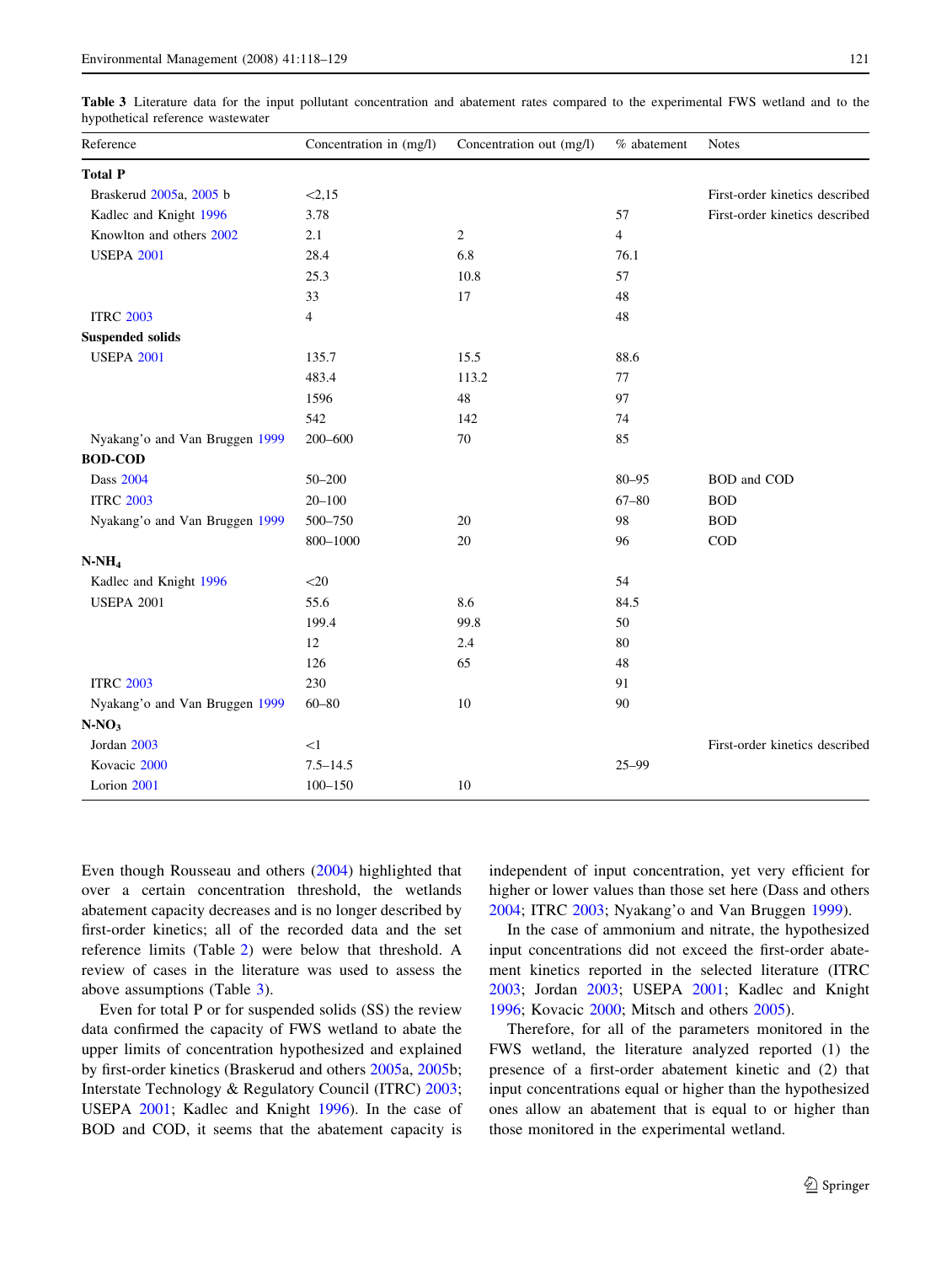Finding the Comparable Traditional Technologies

Having defined the reference wastewater (Table [2\)](#page-2-0), the best traditional wastewater-treatment solution to meet the effectiveness threshold was identified through a market survey. A representative sample of specialized companies was asked to make a detailed preproposal for the construction of a treatment system, including a quantitative and qualitative description of the wastewater. The preproposal had to be presented as cost categories (setup, ordinary maintenance, special maintenance) and equipped with detailed technical reports on the adopted solutions.

The companies contacted were divided into two groups. The first control group of eight companies (Group A) received information on the real aim of the request, the reference wastewater definition method, and the characteristics of the FWS experimental wetland. This group was then asked to make the best technical preproposal for the best available plant. The second group of 12 companies was not told the real aim of the request, only given the specifics of the reference wastewater.

In this way it was possible to make a comparative evaluation of the information obtained from a different market survey approach. The results were essentially similar for the companies that gave a positive/useful reply (11 cases). The reply that gave the most detailed and exhaustive information was selected to define the best available plant, which was a completely automated technological plant based on activated sludge processing of secondary treated sewage. The process comprised several stages: sewage arrival and pumping, predenitrification, nitrification, sedimentation, sludge recirculation, sludge settling, and decanting. The market survey also allowed the parameters of frequency and costs of ordinary and extraordinary maintenance to be specified for the set life span (20 years).

In the plant thus obtained, the sewage was pumped into the predenitrification tanks to transform nitrates into gaseous nitrogen. During nitrification, the ammonium and organic matter were oxidized. The ammonium was removed in an aerobic environment using a bacteria-driven process supported by forced oxidation. The aerated mixture was routed to the sedimentation stage, where particles with a higher specific weight than water were separated by gravity. The disposed activated sludge was partly recirculated to maintain an optimal bacterial level in the plant and partly disposed and/or treated in the agricultural or composting sectors, if not classified as waste. To reduce the maintenance costs, a dehydrator could be installed, which reduces the volume of disposable sludge.

The plant was designed to be proportioned to comply with the legal limits used in Equation  $1$  (Table [2](#page-2-0)). It was made of two subdivided blocks ( $25 \times 20 \times 4.5$  m) and a circular (15 m in diameter  $\times$  2.5 m high) concrete tank. The electromechanical system consisted of two electric pumps for the sewage pumping, one submerged blender for the denitrification tank one submerged aerator for the nitrification tank, one submerged pump for water–sludge blend circulation, one adapted overhead traveling crane for the sedimentation stage, two submerged pumps for sludge recirculation, one electrical panel, an electrical system, and a hydraulic system for the plant connections.

## Finding the Plant and Cost Categories to be Compared

The economic and technical data, monitored during the construction and operational phytodepuration of the experimental wetland, were gathered into development cost and maintenance cost categories to facilitate the comparison of operational phytodepuration and traditional wastewater-treatment systems. Moreover, only the costs that differentiate the water-treatment technologies were considered; therefore, the inflow and outflow connection costs to the final receptor, which are common to both approaches, were excluded.

### FWS Wetlands

Costs. The monitoring system of the Canale Nuovissimo experimental phytodepuration plant corresponds to cost categories that do not exist in a normal FWS treatment wetland. Therefore, monitoring system costs were not included in this study.

In the development category, the costs actually considered accounted for planting, the addition of soil and shaping of banks, service road construction, pumping stations, the electrical system, and electric connections. The purchase of the land was not accounted for in this category. This item could have potentially added to the service costs, particularly compared to traditional technological treatment plants, which take up much less land. It was assumed that the FWS wetland treatment systems are at least partially built on public land, in order to deal with water purification or provide social benefits linked to restoration (Healy and Cawley [2002](#page-10-0); ITRC [2003;](#page-10-0)Knowlton and others [2002](#page-10-0); Yang and others [2006](#page-11-0)). Another reason was the extreme uncertainty of this item. The cost of the land needed to build the FWS could vary markedly from place to place, although it is generally lower than that of land suitable for traditional wastewater-treatment plants. First, the remaining lowlands are problematical from an urban, industrial, or commercial point of view; and second, there are stronger technological and utility connection constraints for the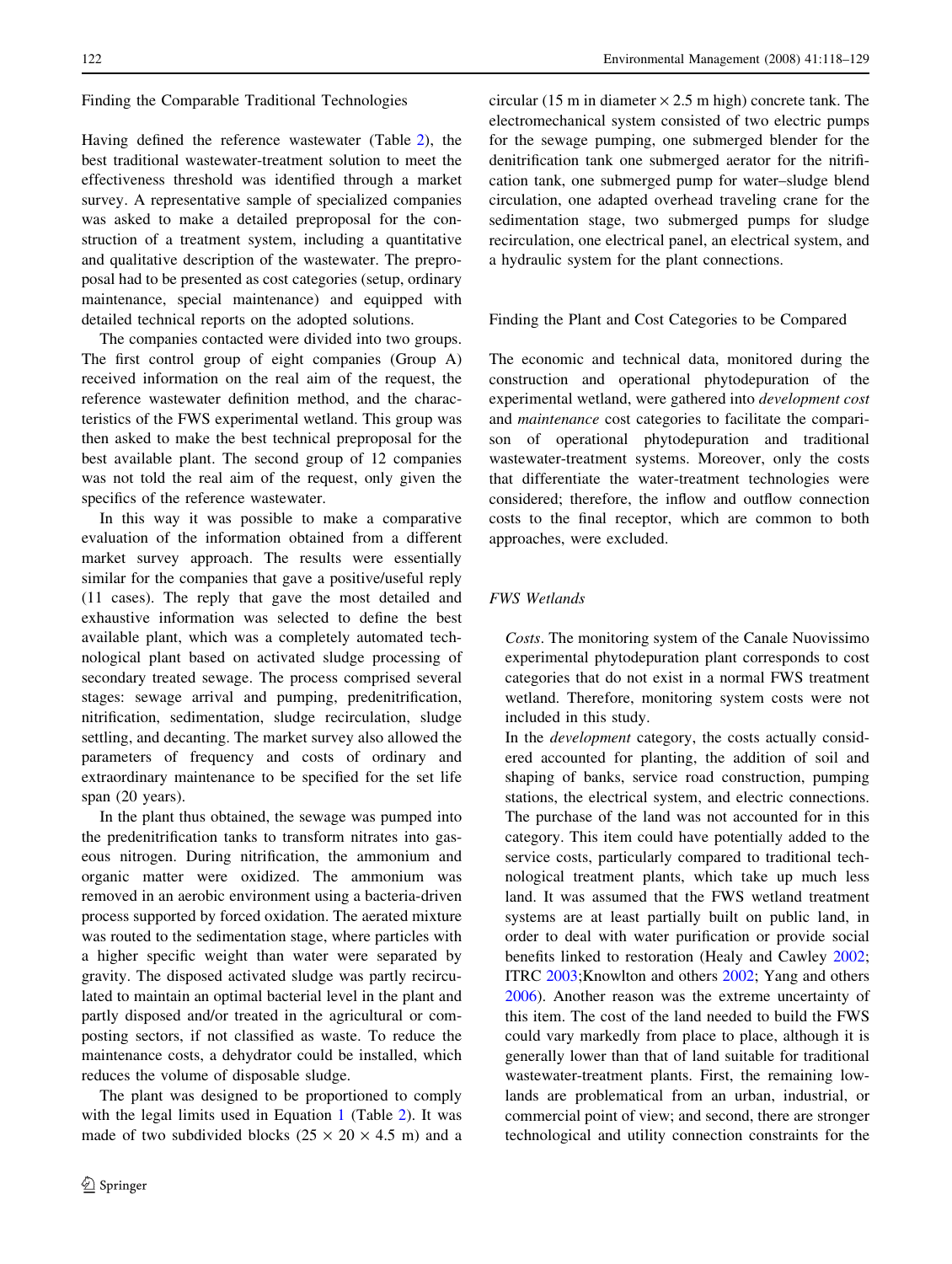<span id="page-5-0"></span>Table 4 Cost descriptions for the selected and equally effective FWS treatment plants

| Cost category                               | Cost description                                | WA $(\epsilon)$ | WB $(\epsilon)$ | WC(E)        |
|---------------------------------------------|-------------------------------------------------|-----------------|-----------------|--------------|
| Development $(C_i)$                         | Addition of soil and shaping of banks           | 1,096,276.50    | 1,218,085.00    | 1,218,085.00 |
|                                             | Electrical system, electric connections         |                 |                 | 16,113.00    |
|                                             | Inflow pumping station                          |                 |                 | 118,992.00   |
|                                             | Outflow pumping station                         |                 |                 | 97,200.00    |
|                                             | Plantation                                      | 297,247.00      | 297,247.00      | 297,247.00   |
| Subtotal $(C_i)$                            |                                                 | 1,393,523.50    | 1,515,332.00    | 174,7637.00  |
| Ordinary maintenance $(C_{\text{GO}})$      | Plantation management care                      | 34,008.69       | 34,008.69       | 34,008.69    |
|                                             | Maintenance of pump station and utilities       |                 |                 | 134,278.80   |
| Subtotal $(C_{GO})$                         |                                                 | 34,008.69       | 34,008.69       | 168,287.49   |
| Extraordinary maintenance $(C_{\text{GS}})$ | Harvesting and regeneration of the wetland wood | 40,000.00       | 40,000.00       | 40,000.00    |
| Subtotal $(C_{GS})$                         |                                                 | 40,000.00       | 40,000.00       | 40000.00     |
| Total                                       |                                                 | 1,467,532.19    | 1,589,340.69    | 1,955,924.49 |

WA = wetland, which includes as cost: plantation, addition of soil and shaping of banks, plantation management care, harvesting and regeneration costs; WB = wetland, which include as cost: plantation, addition of soil and shaping of banks, service road construction, plantation management care, harvesting and regeneration costs; WC = wetland, which include as cost: plantation, addition of soil and shaping of banks, service road construction, pumping stations, electrical system and connections, plantation management care, maintenance of pump station and utilities, and harvesting and regeneration costs

site selection. Plantation management care (mowing; replanting, only during the first 3 years) and maintenance of the pump stations were part of the ordinary maintenance cost category. Harvesting and regeneration of the wetland wood were part of the extraordinary maintenance cost category. The discounting back of this cost was set at 20 years; no incomes were considered.

Plants. Three realistic cost scenarios corresponding to three realistic FWS plants (WA, WB, WC) of equivalent abatement capacity were estimated, using single cost invoice accounting in each of the cost categories. The three plant scenarios were differentiated on the basis of increasing costs, according to realistic design and development constraints, like shaping necessities or accessing utilities or water supply (gravity or mechanical feed). The three set plants are shown on a scheme of cost subdivisions (Table 4).

Development costs. For subdivision WA: plantation, addition of soil and shaping of banks; for subdivision WB: plantation, addition of soil and shaping of banks, service road construction; for subdivision WC: plantation, addition of soil and shaping of banks, service road construction, pumping stations, electrical system and connections.

Ordinary maintenance costs. For subdivision WA: plantation management care; for subdivision WB: plantation management care; for subdivision WC: plantation management care, maintenance of pump stations and utilities.

Extraordinary maintenance costs. For subdivision WA: harvesting and regeneration costs; for subdivision WB: harvesting and regeneration costs; for subdivision WC: harvesting and regeneration costs.

### Traditional Wastewater Treatment Plant

Costs. In the case of technological sewage disposal, the land purchase cost was excluded. We excluded the primary treatment costs, considering that the inflow wastewater to the experimental wetland was not pretreated and to maintain a rationale in the comparisons. The selected *development costs* were (1) construction of concrete tanks, (2) delivery and installation of the electric–mechanical devices, (3) plant automation, and (4) possible delivery and installation of a mechanical dehydrator. The fixed ordinary maintenance costs were (1) technical maintenance of the constructed and electric–mechanical devices, (2) analytical and technical management, (3) electrical energy use; and (4) final sludge disposal.

It was assumed in the first instance that the final sludge (solid or liquid) was free of toxic elements and not classified as waste (therefore usable in the agricultural sector according to European, Italian, and local body laws) and considering the cost of disposal as the cost of transport to the final destination. Therefore, the dehydrator development cost allows for a decrease in the ordinary maintenance costs, reducing the final sludge volume and the number of transport journeys for its disposal/treatment. In this case (dewatered sludge), the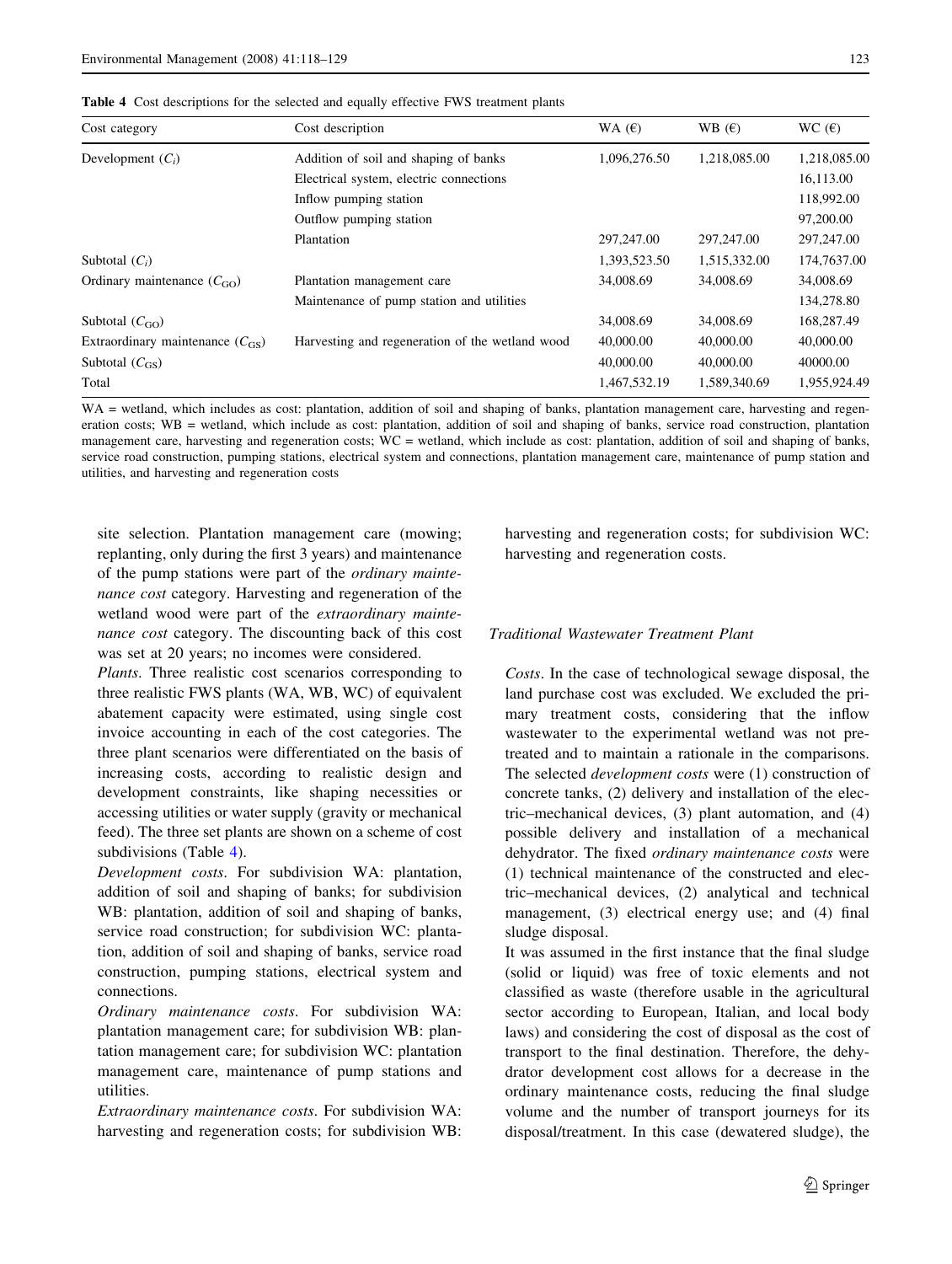final sludge could be transported to a composting plant, but with a charge for the management company.

The high uncertainty of extraordinary maintenance requirements was simplified by assuming these costs to correspond to further maintenance costs (replacement of electric–mechanical devices) at fixed deadlines.

Plant. Three possible technological solutions could be used for comparisons depending on the sludge disposal modality: (1) with a mechanical dehydrator and agricultural sludge use; (2) without mechanical dehydrator and agricultural disposal; (3) with mechanical dehydrator and transport for composting (solid sludge only).

To determine the comparisons between equally effective alternative plants, the three technological solutions were combined with three transport distance ranges, giving seven possible solutions: TA, liquid sludge—disposal within 0 km; TB: liquid sludge—disposal within 25 km; TC: liquid sludge—disposal within 50 km; TD: solid sludge—disposal within 0 km; TE: solid sludge disposal within 25 km; TF: solid sludge—disposal within 50 km; TG: solid sludge—composting.

## Service Cost

The service cost  $(C_s)$  was defined as the total cost needed to give an annual wastewater-treatment service per EI over the life span of the plant.

The econometric model used was (Tomasinsig and others [2000\)](#page-10-0):

$$
Cs = (A_I + C_{GO} + A_{GS})/EI,
$$
 (2)

where

$$
A_I = C_I i(1+i)t/[(1+i)t-1], \tag{3}
$$

$$
A_{GS} = C'_{GS}(1+i) - t'i(1+i)t/[(1+i)t-1]
$$
 (4)

 $C_s$  is the service cost,  $A_I$  is the annual refund rate of the plant cost,  $C_I$  is the development cost,  $C_{GO}$  is the ordinary maintenance cost,  $A_{GS}$  is the annual refund rate of the present value of the extraordinary maintenance cost,  $C_{GS}$ is the ordinary maintenance cost at the  $t'$  moment,  $t$  is the plant life span,  $t'$  is the discounting back of ordinary maintenance expenses, and  $i$  is the discount rate.

#### Plant Life Span and Discount Rate

The life span of all the compared plants was set at 20 years, determined as the mean period over which the capacity and the abatement effectiveness of the plants could become obsolete. This is indeed unlikely for the seminatural treatment wetlands (Black and Wise [2003](#page-10-0), Craft and others [2002](#page-10-0); Hefting and others [2006;](#page-10-0) Mitsch and others [2005](#page-10-0)), but quite probable for the traditional wastewater-treatment plants.

It was assumed that during this period, maintenance would be regularly and correctly carried out, maintaining the set wastewater-treatment effectiveness. The discount rate is generally higher in the case of higher development and maintenance investments and, in any event, influences the final results of the econometric model (Equation 2).

A sensitive analysis was made of the discount rate influence using a 5% or a 10% rate, values generally associated with the estimation of wastewater-treatment plant performances (Breaux and others [1995;](#page-10-0) Steer and others [2003\)](#page-10-0).

Finally, in order to show which system is more economic, the service costs of three different seminatural systems (with increasing context limits and investment necessities) were compared with three different traditional wastewater-treatment plants (selected from the most economically viable according to the type of sludge disposal) equally effective in their wastewater-treatment capacity.

#### Results

The three selected FWS wetland-treatment plants were equally effective in terms of wastewater-treatment capacity, but at increasing costs (see Materials and Methods section). Their costs, for each cost category, are defined in Table [4](#page-5-0). The same scheme was used for the traditional wastewater plant (Table [5\)](#page-7-0). All maintenance costs were based on a 20-year plant life span. The estimate implementation in the econometric model (Equation 2) easily produced a first comparison for each equivalent plant at each discount rate (Fig. [1\)](#page-8-0).

FWS seminatural wetland presented a development cost ranging from  $\text{\textsterling}1,393,523.00$  to  $\text{\textsterling}1,747,637.00$ , whereas traditional wastewater-treatment plants range from  $\epsilon$ 200,000.00 to  $\epsilon$ 250,000.00 (Tables [4](#page-5-0) and [5](#page-7-0) and Figure [1](#page-8-0)).

The development conditions were inverted compared to the ordinary maintenance costs (Figure [1\)](#page-8-0), which showed unquestionably higher values, even for the less expensive traditional water-treatment solutions (without mechanical dehydrator and disposal on annexed agricultural areas). Generally, the disposal of solid sludge (with dehydrator) was less expensive than for the liquid form, but when all of the cost items were considered, the solid sludge option was only appropriate if the disposal site was further than 50 km from the site (Table [5\)](#page-7-0). The absence of the dehydrator decreased the ordinary maintenance costs for the other threshold distances considered (0 and 25 km). A distance of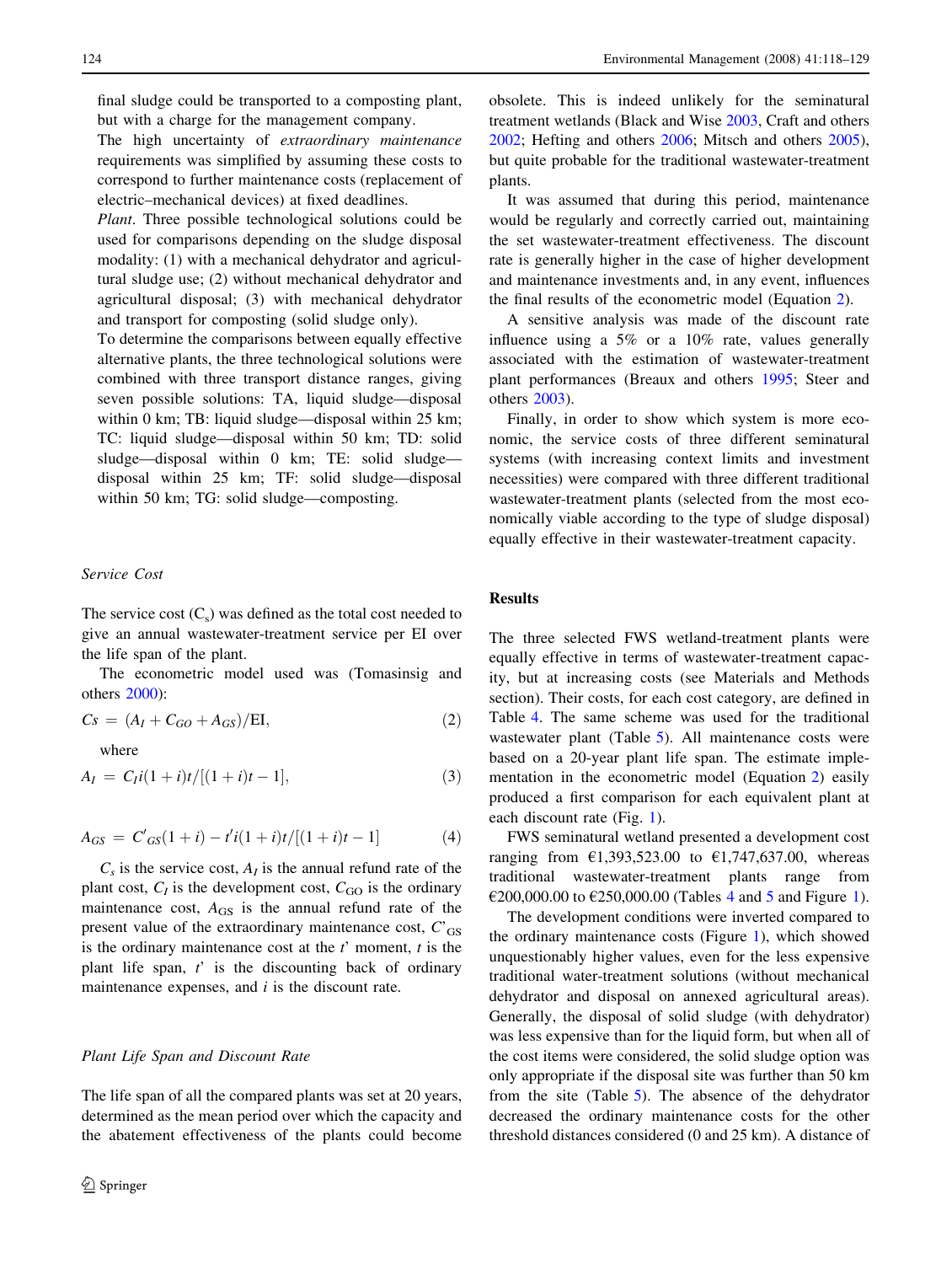<span id="page-7-0"></span>Table 5 Cost descriptions of the selected and equally effective technological treatment plants

| Cost category                           | Cost description                                                          | TA1 $(E)$    | TB1 $(\epsilon)$ | TC1 $(\epsilon)$ | TD1 $(\epsilon)$ | TE1 $(\epsilon)$ | TF1 $(\epsilon)$ | TG1 $(\epsilon)$ |
|-----------------------------------------|---------------------------------------------------------------------------|--------------|------------------|------------------|------------------|------------------|------------------|------------------|
| Development $(C_i)$                     | Construction of 2<br>concrete tanks                                       | 85,000.00    | 85,000.00        | 85,000.00        | 85,000.00        | 85,000.00        | 85,000.00        | 85,000.00        |
|                                         | Delivery and<br>installation of<br>the electric-<br>mechanical<br>devices | 95,000.00    | 95,000.00        | 95,000.00        | 95,000.00        | 95,000.00        | 95,000.00        | 95,000.00        |
|                                         | Plant automation                                                          | 20,000.00    | 20,000.00        | 20,000.00        | 20,000.00        | 20,000.00        | 20,000.00        | 20,000.00        |
|                                         | Delivery and<br>installation of<br>a mechanical<br>dehydrator             |              |                  |                  | 50,000.00        | 50,000.00        | 50,000.00        | 50,000.00        |
| Subtotal $(C_i)$                        |                                                                           | 200,000.00   | 200,000.00       | 200,000.00       | 250,000.00       | 250,000.00       | 250,000.00       | 250,000.00       |
| Ordinary<br>maintenance $(C_{GO})$      | Technical<br>maintenance                                                  | 300,000.00   | 300,000.00       | 300,000.00       | 420,000.00       | 420,000.00       | 420,000.00       | 420,000.00       |
|                                         | Analytical and<br>technical<br>management                                 | 108,000.00   | 108,000.00       | 108,000.00       | 108,000.00       | 108,000.00       | 108,000.00       | 108,000.00       |
|                                         | Energy<br>consumption                                                     | 360,000.00   | 360,000.00       | 360,000.00       | 375,000.00       | 375,000.00       | 375,000.00       | 375,000.00       |
|                                         | Final sludge<br>disposal                                                  | 0.00         | 120,000.00       | 240,000.00       | 0.00             | 22,500.00        | 45,000.00        | 288,000.00       |
| Subtotal $(C_{\text{GO}})$              |                                                                           | 768,000.00   | 888,000.00       | 1.008.000.00     | 903,000.00       | 925,500.00       | 948,000.00       | 1,191,000.00     |
| Extraordinary<br>maintenance $(C_{GS})$ |                                                                           | 40,000.00    | 40,000.00        | 40,000.00        | 40,000.00        | 40,000.00        | 40,000.00        | 40,000.00        |
| Subtotal $(C_{GS})$                     |                                                                           | 40,000.00    | 40,000.00        | 40,000.00        | 40,000.00        | 40,000.00        | 40,000.00        | 40,000.00        |
| Total                                   |                                                                           | 1,008,000.00 | 1,128,000.00     | 1,248,000.00     | 1,193,000.00     | 1,215,500.00     | 1,238,000.00     | 1,481,000.00     |

TA1: liquid sludge—disposal within 0 km; TB1: liquid sludge—disposal within 25 km; TC1: liquid sludge—disposal within 50 km; TD1: solid sludge—disposal within 0 km; TE1: solid sludge—disposal within 25 km; TF1: solid sludge—disposal within 50 km; TG1: solid sludge composting

less than 50 km was never economic for disposal of the solid sludge as compost.

The estimated extraordinary maintenance costs were substantially equivalent.

Considering all possible plants, the discount rate increase had a primary influence on the initial investment and a secondary one on the extraordinary maintenance expenses (Figure [1](#page-8-0)). Independent of the discount rate, the FWS wetland service cost was always lower than that of traditional water treatment plants.

Finally, to select the most economic traditional treatment solution from the seven selected (Table 5) for the effectiveness cost analysis, we dealt with the service cost by the traveling distance for the sludge disposal using a 5% or 10% discount rate (Figure [2](#page-8-0)). The discount rate had a small influence on the critical transport threshold and on the final service cost, and the travel intensity remained the determining variable for economic performance and as a technological solution. If the distance from the agricultural disposal site ranged from 35.64 to 320 km  $(i = 5\%)$  or from 36.12 to 320 km ( $i = 10\%$ ), the sludge dewatering solution was always the most economical. For greater distances or in the case of agricultural disposal not being feasible, the most economic option would be disposal by composting.

#### **Discussion**

#### Development Cost

The results showed that the development cost of the FWS seminatural wetland was sixfold to ninefold higher than traditional technological treatment plants (Tables [4](#page-5-0) and 5 and Figure [1\)](#page-8-0). This is because technological treatment plants are based on standardized technology, meaning that the construction elements are predetermined, furnished with all necessary facilities and easy to supply and install, and the design and production are highly standardized. All of these elements produce an economy of scale with direct effects on sale prices.

Despite the low technological investment, phytodepuration plants, particularly FWS wetlands, need a local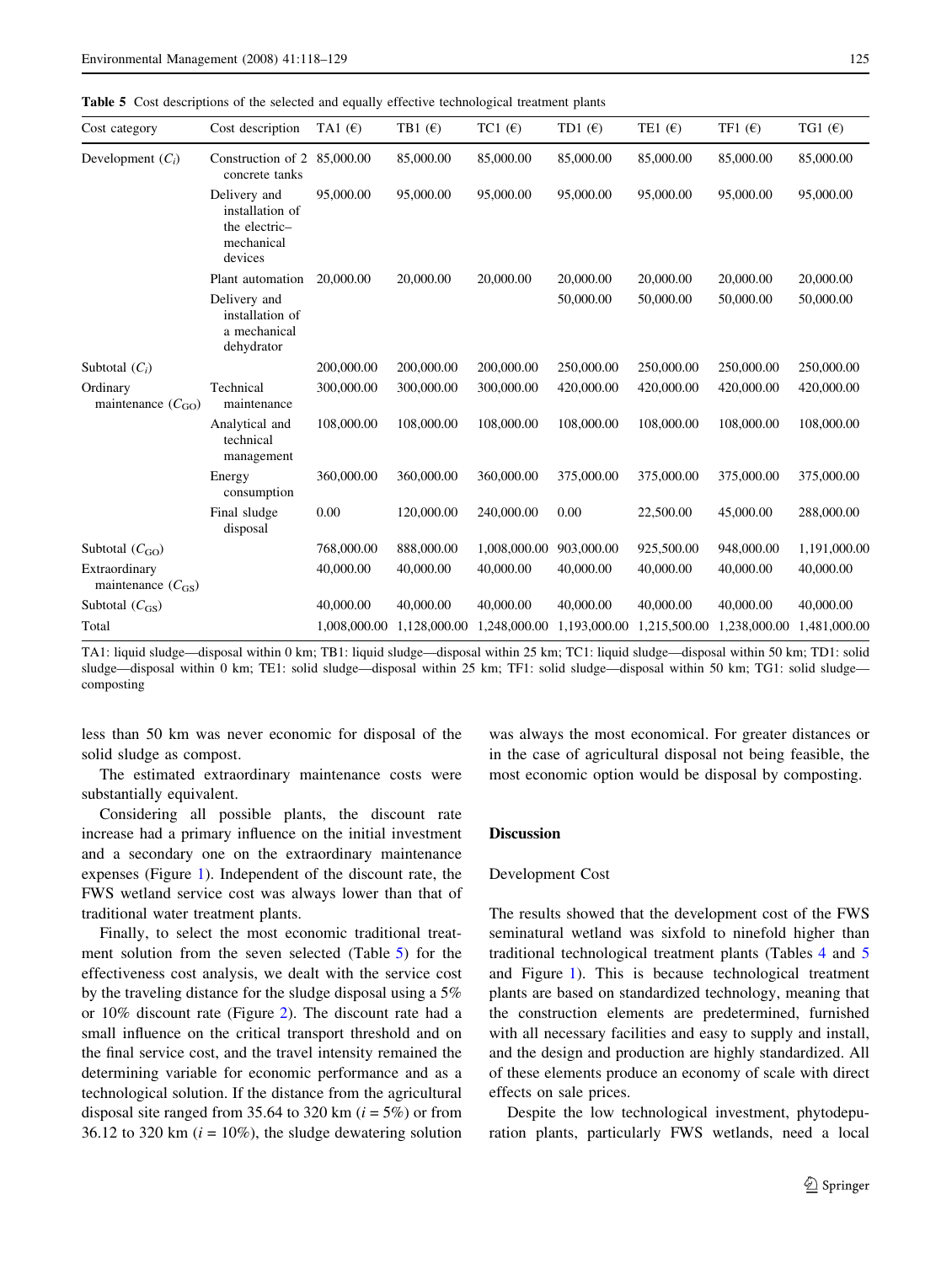<span id="page-8-0"></span>

Fig. 1 Development  $(C_i,$  value on left y-axis), ordinary maintenance  $(C_{\text{GO}})$ , value on left y-axis), extraordinary maintenance  $(C_{\text{GS}})$ , value on left y-axis), and the service  $(C_s,$  value on right y-axis) costs are reported for each equally effective solution selected. The 5% (a) or 10% (b) discount rate results are reported. For abbreviations, see Tables [4](#page-5-0) and [5](#page-7-0)

design and construction study that is closely adapted to the context of the environmental conditions. The cost is therefore highly variable and highly dependent on site availability and supply of primary materials.

#### Ordinary Maintenance Costs

The ordinary maintenance costs were higher for the traditional wastewater-treatment plant, even for the less expensive solutions. This is because of the need to maintain constant control over the water-treatment stages and sludge disposal: Such control requires constant inputs of

100.00 cond (euro)

technical skill (information), technical components, and energy.

Transport related to disposal was a particularly sensitive cost item: The dehydrator allows a reduction of the sludge volume set against an increase in energy consumption and maintenance costs. Generally, the disposal of solid sludge (with a dehydrator) is less expensive than that of the liquid form  $(Table 5)$  $(Table 5)$ . Indeed, the companies involved predicted a mean of four journeys per month for the liquid sludge and one every 40 days for the solid. However, when all of the cost items were considered, it was possible to posit a threshold value for the economic benefit related to the use of a dehydrator. The ordinary maintenance costs related to the presence of a dehydrator were lower than the costs needed to transport a larger amount of liquid than solid sludge only for distances greater than 50 km from the site.

In the case of FWS seminatural wetlands, the artificial inputs of energy and information were very low, and the absence (or modest nature) of mechanical devices implied a reduction in human resources, maintenance, and nonrenewable energy consumption. There was no sludge production.

#### Service Cost

100.00

 $95,00$ 

90,00 85.00

80,00

75.00

70,00

65,00

60.00

30

20

**BETVICE** 

 $(b)$ 

The discount rate increase (from 5% to 10%) penalized the solution with the higher initial investment, as it did for the FWS wetlands. Independently of the discount rate, the FWS wetland service cost was always lower than the traditional wastewater plant service cost. At a real operational scale, traditional plants were efficient from the point of view of their construction, but they were not economic in terms of service costs.

The discount rate had a small influence on the critical transport threshold and on the final service cost, whereas travel intensity remained the determining variable for economic performance and the technological solution.

On a conservative assumption, and considering only the most economically viable solutions, three final plants were selected for the cost-effectiveness analyses:



Fig. 2 The function of the service cost of the different technological solutions dealt with by the traveling distance and modality of the sludge disposal. TA = plant without dehydrator and agricultural

sludge disposal;  $TB = plant$  with dehydrator and agricultural sludge disposal; TC = plant with dehydrator and competing plant sludge disposal. (a)  $i = 5\%$ , (b)  $i = 10\%$ 

40 50 60 70 80 90 100 110

disposal distance (km)

– T A

<u>- TC </u>

 $\cdots$ тв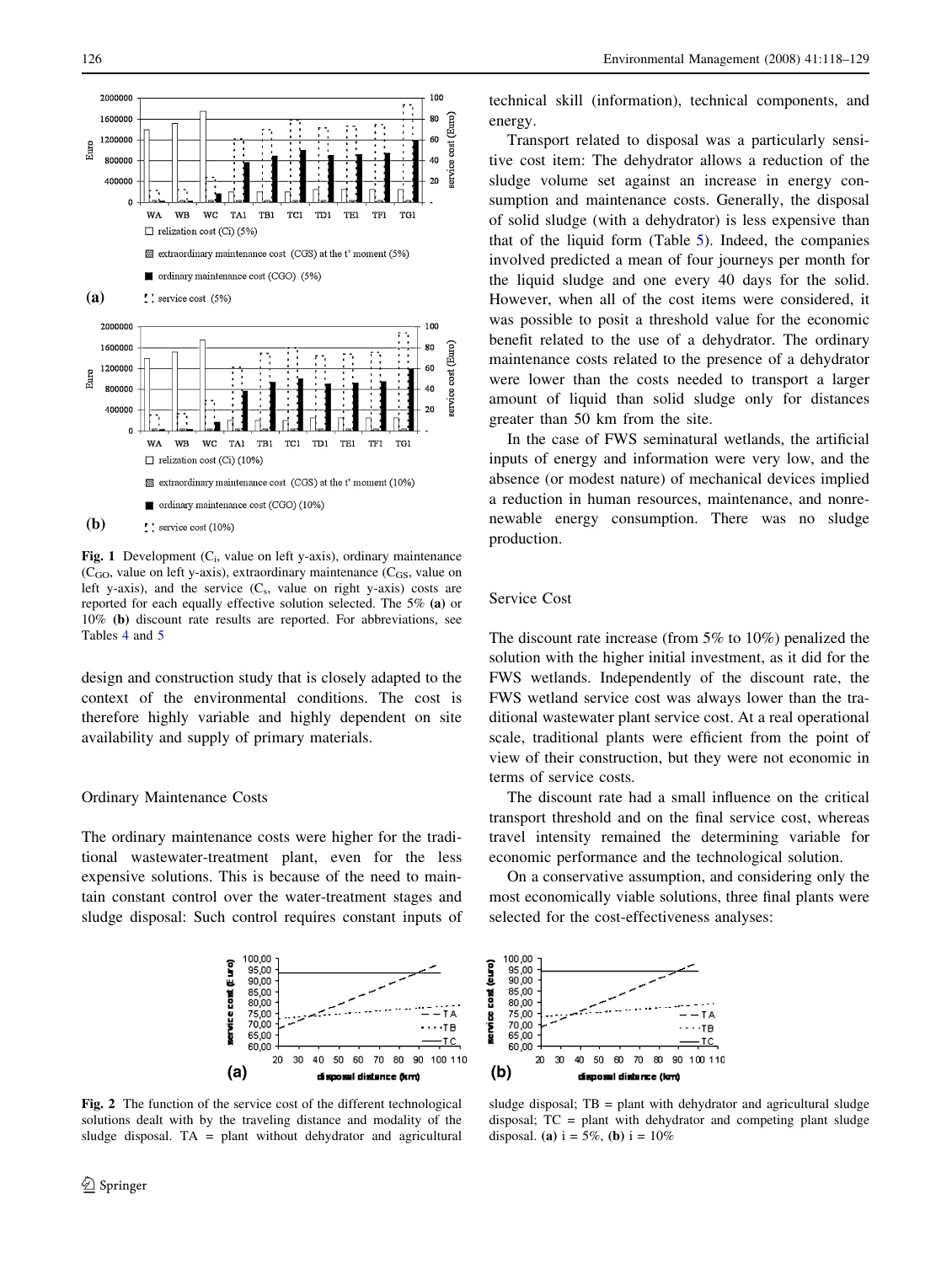<span id="page-9-0"></span>

Fig. 3 A time trend of the service costs estimated for each selected plant. TA = plant without a dehydrator for liquid sludge disposal at a agricultural site within 35.6 km;  $TB = plant$  with a dehydrator for solid sludge disposal at an agricultural site between 35.6–36 and 320 km; TC = a plant with a dehydrator for solid sludge disposal in a composting plant if agricultural disposal is not possible or the distance from the agricultural site is over 320 km. For WA, WB, and WC explanation, see the materials and Methods section or Table [4](#page-5-0)

- TA: a plant without a dehydrator for liquid sludge disposal at an agricultural site within 35.64 km ( $i = 5\%$ ) or 36.1 km  $(i = 10\%)$
- TB: a plant with a dehydrator for solid sludge disposal at an agricultural site between 35.6 and 320 km  $(i =$ 5%) or 36.1 and 320 km  $(i = 10\%)$  away
- TC: a plant with a dehydrator for solid sludge disposal in a composting plant, if agricultural disposal is not possible or the distance for disposal is over 320 km

At wastewater-treatment effectiveness parity, the less expensive treatment wetland (WA) had a service cost from sixfold ( $i = 10\%$ ) to eightfold ( $i = 5\%$ ) lower than the most expensive of the technological solutions (TC: composition sludge disposal) (Figure 3). The FWS treatment wetland with the higher service cost (WC: plantation, addition of soil and shaping of banks, service road construction, pumping stations, electric system) had a service cost at the settled plant's life span from 2.1-fold  $(i = 10\%)$  to 2.5-fold  $(i = 5\%)$  lower than the least expensive of the technological solutions (TA: liquid sludge disposal on attached agricultural fields) (Figure 3).

Estimating the service cost for 20 separate life spans, from 1 to 20 years, a time trend of the service costs was obtained for each plant. All FWS wetland treatment appeared to become economically viable in comparison with the technological alternatives in  $1-3$  years (Figure 3).

#### **Conclusions**

The results suggested that FWS seminatural wetlands are economically competitive with traditional technological plants for secondary wastewater treatment, given equal depurative effectiveness and independent of the discount rate. Some assumptions on development costs and plant life span had to be made in order to perform the analyses. All assumptions were based on a conservative approach. The three FWS wetland systems were always more economic than the traditional wastewater-treatment plants, with a service cost 2.1-fold to 8-fold lower given the set plant's life span. This was mainly due to the maintenance costs, which were always much lower in seminatural systems, whereas the difference caused by higher development costs was nullified and overturned in 2–3 years (Figure 3).

The higher maintenance costs of biotechnological systems were due to the constant need for monitoring and energy inputs to maintain the required functional processes. On the contrary, FWS seminatural wetlands are multifunctional treatment systems that are similar to natural ecosystems and are therefore self-regulating and in a steady state if within working range—in this case, mainly related to the wastewater loads (hydroperiod and loading rate design).

Disposal was one of the management cost items that most strongly influenced the service cost, yet seminatural wetlands did not produce process discards because matter was recycled within the system. An FWS wetland can have relatively low (presence of inflow and outflow pumping stations) or nil (gravity feed system) electrical energy consumption. All biological processes, even working at higher spatial scales and timescales, utilize solar or endogenous chemical energy.

Only the wastewater purification service was considered in this work. Yet, the financial competitiveness of FWS wetlands increases when considering the reduction of impacts linked to nonrenewable energy consumption and to waste production, to the role in integrated watershed resource management, and to landscape restoration and requalification processes.

Acknowledgments This project was funded by the Ministry of Infrastructures–Venice Water Authority through its concessionary Consorzio Venezia Nuova. We gratefully acknowledge hydraulic data and raw analyses provided by Protecno SRL (Italy) and chemical analyses provided by LabControl SNC (Italy).

## References

- Anderson CJ, Mitsch WJ, Nairn RW. (2005) Temporal and spatial development of surface soil conditions at two created riverine marshes. Journal of Environtal Quality 34:2072–2081
- Anderson W. (1998) Economic analysis and cost-effectiveness analysis of proposed effluent limitations guidelines and standards for industrial waste combustors. US Environmental Protection Agency Washington, DC
- Avsar Y, Tarabeah H, Kimchie S, Ozturk I. (2007) Rehabilitation by constructed wetlands of available wastewater treatment plant in Sakhnin. Ecological Engineering 29:27–32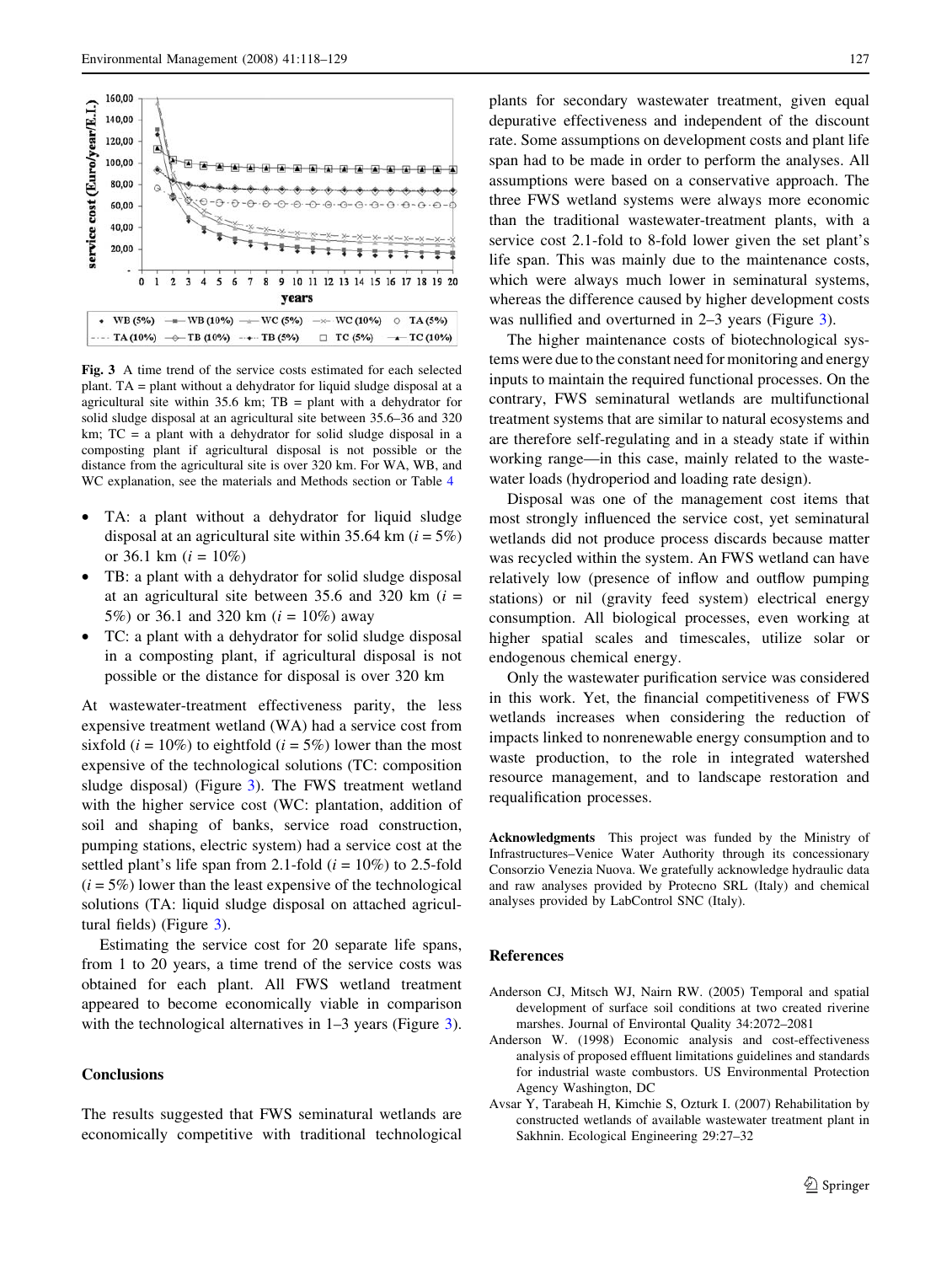- <span id="page-10-0"></span>Black CA, Wise WR. (2003) Evaluation of past and potential phosphorus uptake at the Orlando Easterly Wetland. Ecological Engineering 21:277–290
- Boustany RG, Crozier CR, Rybczyk JM, Twilley RR. (1997) Denitrification in a South Louisiana wetland forest receiving treated sewage effluent. Wetland Ecology and Management 4:273–283
- Braskerud BC, T. Hartnik O. Lovstad. 2005a. The effect of the redoxpotential on the retention of phosphorus in a small constructed wetland. Water Science and Technology 51:127–134
- Braskerud BC, Tonderski KS, Wedding B, Bakke R, Blanenberg AG, Ulen B, Koskiaho J. 2005b. Can constructed wetlands reduce the diffuse phosphorus loads to eutrophic water in cold temperate regions? Journal Of Environmental Quality 34:2145–2155
- Breaux A., Day JW. (1994) Policy considerations for wetland wastewater treatment in the coastal zone: A case study for Louisiana. Coastal Management 22:285–307
- Breaux A, Farber S, Day JW. (1995) Using natural coastal wetlands systems for wastewater treatment: an economic benefit analysis. Journal of Environmental Management 44:285–291
- Cardoch L., Day JW, Jr., Rybczyk JM, Kemp GP. (2000) An economic analysis of using wetlands for treatment of shrimp processing wastewater: a case study in Dulac LA. Ecological Economics 33:93–101
- Craft C, Broome S, Campbell C. (2002) Fifteen years of vegetation and soil development after brackish-water marsh creation. Restoration Ecology 10:248–258
- Dass P, Ryuhei I, Iwami N, Mizuochi M, Inamori Y. (2004) Role of emergent macrophyte (Phragmites and Zizania) in nutrient removal and flux of green house gases from wastewater in constructed wetland. In IWA Astee Conference, 26 September–1 October, Avignon, France
- Day JW, Arancibia AY, Mitsch WJ Lara-Dominguez AL Day JN, Ko JY, Lane RR, Lindsey J, Lomeli DZ. (2003) Using ecotechnology to address water quality and wetland habitat loss problems in the Mississippi basin: a hierarchical approach. Biotechnology Advances 22:135–159
- D.L. vo. n. 152 (Decreto Legislativo 11 maggio 1999 n. 152). (1999) Disposizioni sulla tutela della acque dall'inquinamento e recepimento della direttiva 91/271/CEE concernente il trattamento delle acque reflue urbane e della direttiva 91/676/CEE relativa alla protezione delle acque dall'inquinamento provocato dai nitrati provenienti da fonti agricole.''
- D.L. vo. n. 152 (Decreto Legislativo 3 aprile 2006 n. 152). (2006) Norme in materia ambientale
- Ewel KC, Odum HT. (1984) Cypress swamps, University Press of Florida, Gainesville
- Gudger WM, Barker DC. (1993) Banking for the environment. FAO Agricultural Services Bulletin 103. FAO, Rome
- Hanley ND, Spash C. (1993) Cost–benefit analysis and the environment. Edward Elgar Publishing, Cheltenham
- Healy M, Cawley AM. (2002) Nutrient processing capacity of a constructed wetland in western Ireland. Journal of Environmental Quality 31:1739–1747
- Hefting M, Beltman B, Karssenberg D, Rebel K, Van Riessen M, Spijeker M. (2006) Water quality dynamics and hydrology in nitrate loaded riparian zones in the Netherlands. Environmental Pollution 139:143–156
- Heinzerling L, Ackerman F. (2002) Cost–benefit analysis of environmental protection. Georgetown Environmental Law and Policy Institute, Georgetown University Press, Washington, DC
- Interstate Technology & Regulatory Council (ITRC). (2003) Technical and regulatory guidance document for constructed treatments wetlands. The Environmental Council of the States, Washington, DC
- Jordan TE, Whigham DF, Hofmockel KH, Pittek MA. (2003) Nutrient and sediment removal by a restored wetland receiving agricultural runoff. Journal of Environmental Quality 32:1534– 1547
- Kadlec RH, Knight RL. (1996) Treatment wetlands: theory and implementation, Lewis Publishers, Boca Raton, FL
- Knowlton MF, Cuvellier C, Jones JR. (2002) Initial performance of high capacity surface flow treatment wetland. Wetlands 22:522– 527
- Ko JY, Day JW, Lane RR, Day JN. (2004) A comparative evaluation of money-based and energy-based cost-benefit analyses of tertiary municipal wastewater treatment using forested wetlands vs. Sand filtration in Louisiana. Ecological Economics 49:331– 347
- Kovacic DA, David MB, Lowell EG, Starks KM, Cooke RA. (2000) Effectiveness of constructed wetlands in reducing nitrogen and phosphorus export from agricultural tile drainage. Journal of Environmental Quality 29:1262–1270
- Lorion R. (2001) Constructed wetlands: Passive system for wastewater treatment. Technology status report prepared for the USEPA technology innovation office under a national network of environmental management studies followship
- Mitsch WJ, Gosselink JG. (2000) Wetlands, 3rd ed. John Wiley & Sons, New York
- Mitsch WJ, Zhang L, Anderson CJ, Altor AE, Hernandez ME. (2005) Creating riverine wetlands: Ecological succession, nutrient retention, and pulsing effects. Ecological Engineering 25:510– 527
- Nichols DS. (1983) Capacity of natural wetlands to remove nutrients from wastewater. Journal of Water Pollution Control Federation 55:495–505
- Nokes RL, Greba CP, Karpiscak MM. (1999) Reduction of enteric organisms in small scale, subsurface flow constructed wetlands. In: Means JL, Hinchee RE (eds.), Wetlands and remediation: Wastewater remediation and treatment. Battelle Press, Columbus, OH. Pages 195–203
- Nyakang'o JB, Van Bruggen JJA. (1999) Combination of a well functioning constructed wetland with a pleasing landscape in Nairobi, Kenia. Water Science and Technologies 40:249–256
- Pearce DW, Atkinson G, Mourato S. (2006) Cost-benefit analysis and the environment: recent developments Organization for Economic Cooperation and Development (OECD), Paris
- Rousseau DPL, Vanrolleghem PA, DePauw N. (2004) Model based design of horizontal subsurface flow constructed wetlands: a review. Water Research 38:1484–1493
- Steer D, Aseltyne T, Fraser L. (2003) Life-cycle economic model of small treatment wetlands for domestic wastewater disposal. Ecological Economics 44:359–369
- Tchobanoglous G, Burton FL. (1991) Wastewater Eengineering, McGraw-Hill, New York
- Tomasinsig E, Vecchiet M, Marangon F, Ceccon L. (2000) Valutazione economica delle tecniche di depurazione delle acque reflue per piccole utenze civili. Genio Rurale 6:15–25
- USEPA (United States Environmental Protection Agency). (1993) Constructed wetlands for wastewater treatment and wildlife habitat, 17 case studies. US Environmental Protection Agency, Washington, DC
- USEPA (United States Environmental Protection Agency). (2001) Constructed wetlands and wastewater management for CAFOs. US Environmental Protection Agency, Washington, DC
- Viessman W, Hammer MJ. (1998) Water supply and pollution control. Addison-Wesley, Menlo Park, CA
- Wheeler W. (1998) Cost-effectiveness analysis of effluent limitation guidelines and standards for the centralized waste treatment industry. US Environmental Protection Agency Washington, DC